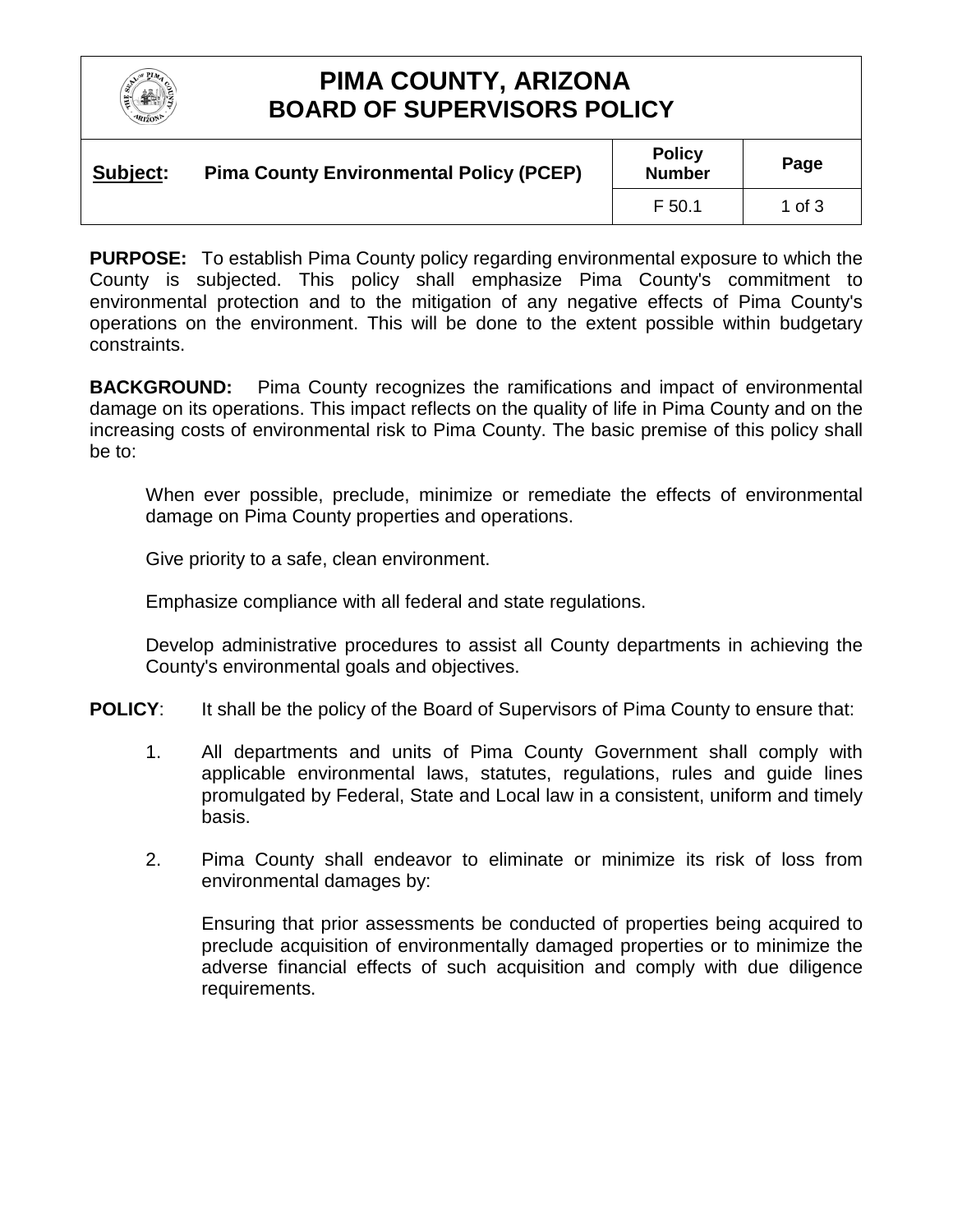

## **PIMA COUNTY, ARIZONA BOARD OF SUPERVISORS POLICY**

| Subject: | <b>Pima County Environmental Policy (PCEP)</b> | <b>Policy</b><br><b>Number</b> | Page   |
|----------|------------------------------------------------|--------------------------------|--------|
|          |                                                | F 50.1                         | 2 of 3 |

Conducting environmental audits of owned properties as appropriate to determine the extent of environmental damages if any and to remediate properties where environmental damages are found.

Provide environmental training to Pima County employees as necessary.

Pursue recovery of remediation costs from other parties responsible for environmental damages whenever possible.

Actively pursue federal and state assistance in remediation projects and whenever it is in the best interests of the County to have such projects assumed by the federal or state authorities under applicable statutes.

- 3.a. Pima County departments involved in the acquisition of properties shall establish pre acquisition environmental assessment programs to ensure protection under "due diligence" standards.
- 3.b. Departments subject to environmental exposure shall conduct environmental audits to determine the nature of these exposures. Where environmental damage is discovered, remediation activities shall be prioritized based on severity of exposure and budgetary considerations.
- 4. Risk Management and the Pima County Attorney Civil Division Environmental Unit shall assist departments having exposures to environmental issues and problems or who are subject to environmental regulations. Such departments shall provide for the position of environmental officer, either separately or in conjunction with their safety officer position.
- 5.a. All Pima County departments and units are charged with the duty to become and remain knowledgeable regarding Pima County's Environmental Policy and, when needed seek assistance with environmental questions or problems. Accordingly, the Pima County Manager shall establish, by appointment, a Special Environmental Committee to review environmental cases, assist in environmental decision making and serve as environmental consultants to Pima County, the Board of Supervisors and departments. Upon request, the Special Environmental Committee shall render such services to any unit of Pima County Government requiring assistance. Pima County Risk Management